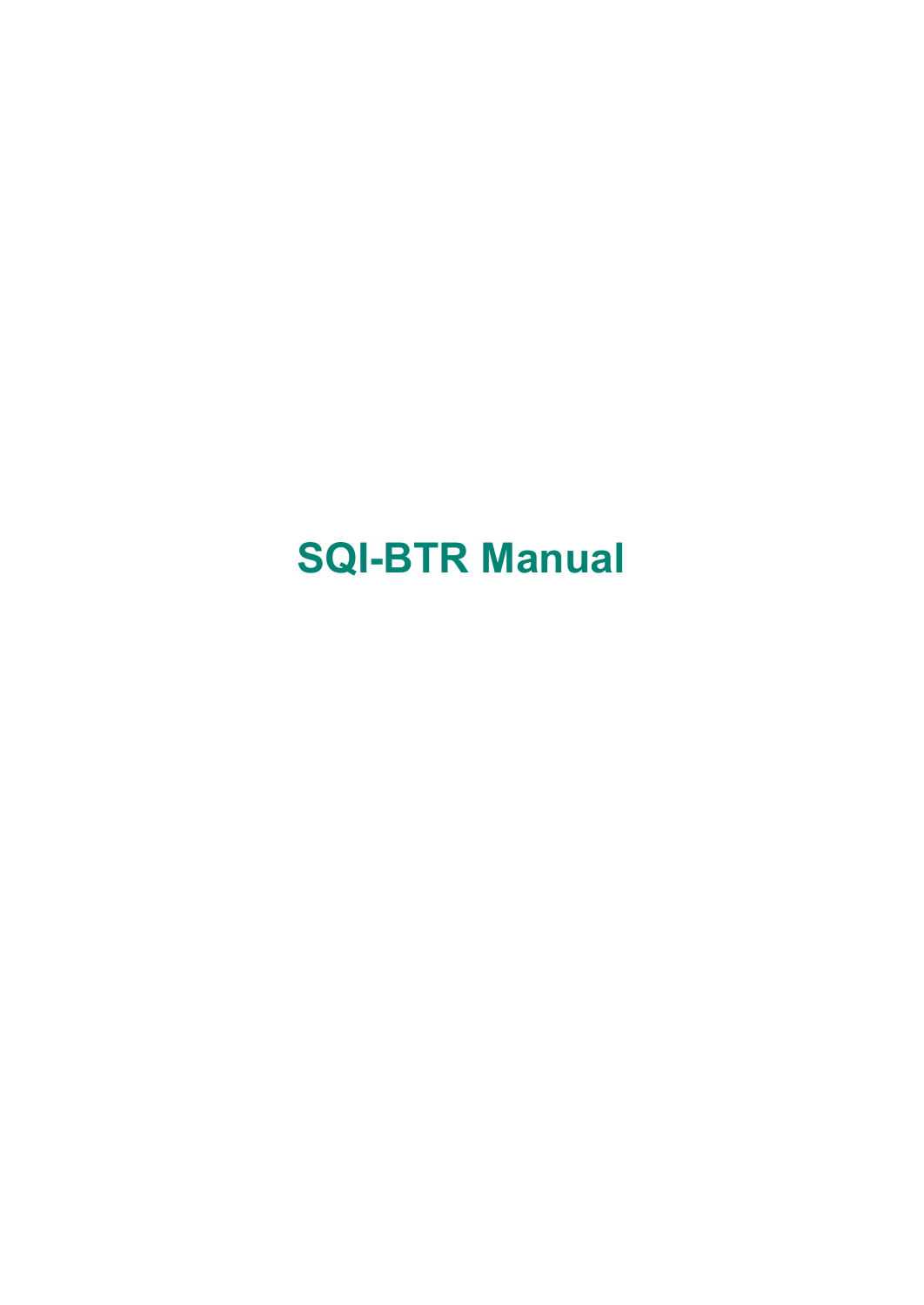

SQI TaR-04

## **Introduction**

The SQI Test and report app has the ability to remotely receive data from the SQI-TM1 dual input temperature meter. However due to limitations with the Windows (™) Operating system the reliability of the Bluetooth data transfer is very limited. It was found to be so unreliable that we removed the option from the PC version.

To resolve the desire to receive real time data from the SQI-TM1 on a PC we developed the SQI-BTR

This is a special Dongle programmed to receive the data packets from the SQI-TM1 and convert them into data the PC can access.

This document is written to aid the use of the SQI PC App and explain its features

## **Installation**

We really recommend only downloading it from the [Microsoft](https://www.microsoft.com/en-gb/p/sqi-test-and-report/9nmx094bjxz2?activetab=pivot:overviewtab) Store via this link. Microsoft Store SQI Test and [Report](https://www.microsoft.com/en-gb/p/sqi-test-and-report/9nmx094bjxz2?activetab=pivot:overviewtab)

We cannot guarantee its safety if downloaded from anywhere else.

## ADDED SYSTEMS REQUIREMENTS

1 USB A type port, this can be on the device or using an appropriate adapter if one is not available on your PC eg a USB C to USB A adapter or extender.

To use, simply plug the dongle into a free USB A port. The Windows PC will then install any drivers needed and will inform you if required when the dongle has been registered.

Next open the SQI Test and Report PC application and select Settings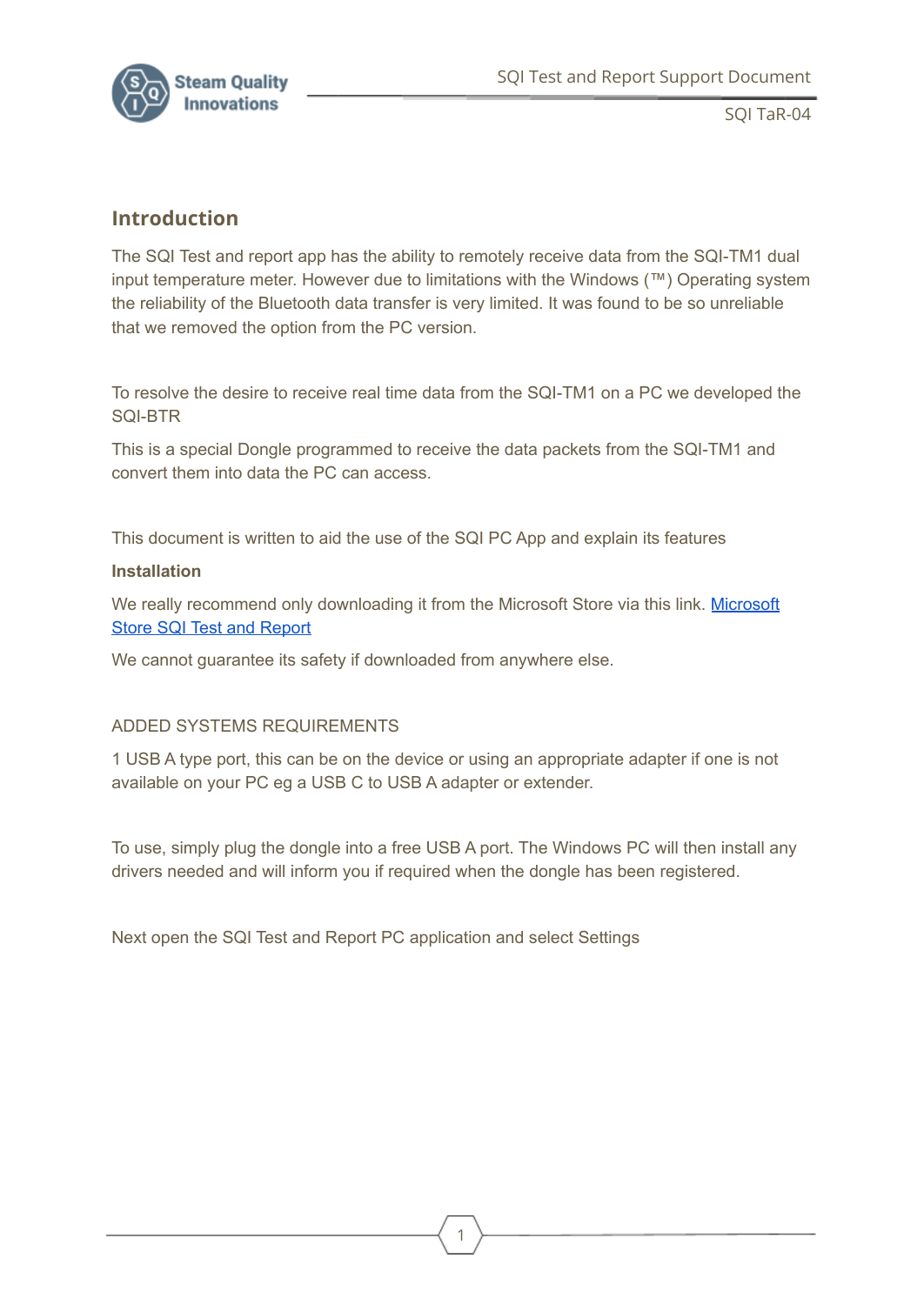

SQI TaR-04

| SQI Test and Report                                                         |  |  |  |  |
|-----------------------------------------------------------------------------|--|--|--|--|
| <b>Test &amp; Report</b><br>n<br><b>Steam Quality</b><br><b>Innovations</b> |  |  |  |  |
| Home                                                                        |  |  |  |  |
| Files and Factory                                                           |  |  |  |  |
| Tests                                                                       |  |  |  |  |
| Reports                                                                     |  |  |  |  |
| Settings                                                                    |  |  |  |  |
| Utilities                                                                   |  |  |  |  |
|                                                                             |  |  |  |  |

Then using the drop down menu select one of the available comports

| Effective heat capacity of the test<br>$\textbf{\textit{f}}_{\textbf{x}}(\textbf{k})\ \textbf{\textit{equipment kJ/K}}$ |                                                   |  | 0.23 |
|-------------------------------------------------------------------------------------------------------------------------|---------------------------------------------------|--|------|
| <b>Jil</b>                                                                                                              | <b>Statistics Auto Record</b>                     |  |      |
|                                                                                                                         | <b>Dongle Connection</b><br><b>Status: Closed</b> |  |      |
| COM3                                                                                                                    |                                                   |  |      |
| COM3                                                                                                                    |                                                   |  |      |
| COM <sub>6</sub>                                                                                                        |                                                   |  |      |
| Open                                                                                                                    | Close                                             |  |      |

Then click on Open

If the Coms port is the right one for the dongle, the port Status will change to "Connected" If it still says "Closed" then select another port until the right one is found and the status changes to "Connected".